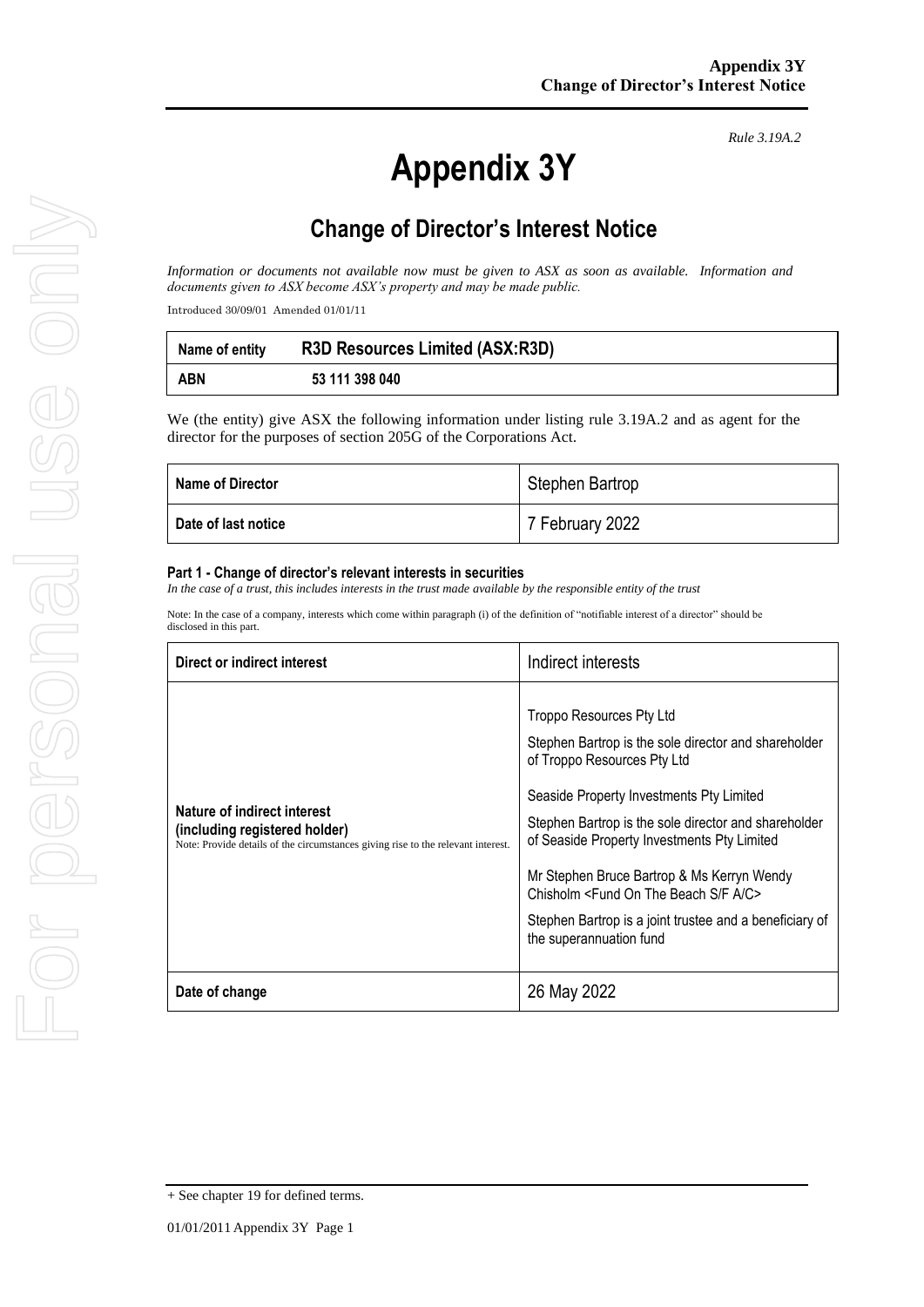| No. of securities held prior to change                                                                    | Troppo Resources Pty Ltd<br>2,421,456 shares (1,827,527 of which are escrowed<br>until 21 July 2023)<br>377,292 unlisted options at \$0.40 expiring on 14 July 2026<br>(365,506 of which are escrowed until 21 July 2023)<br>Seaside Property Investments Pty Limited<br>704,591 shares (629,591 of which are escrowed until<br>21 July 2023)<br>125,919 unlisted options at \$0.40 expiring on 14 July 2026<br>(all of which are escrowed until 21 July 2023)<br>Mr Stephen Bruce Bartrop & Ms Kerryn Wendy<br>Chisholm <fund a="" beach="" c="" f="" on="" s="" the=""><br/>4,892,826 shares (3,240,768 of which are escrowed<br/>until 21 July 2023)<br/>5,922,566 unlisted options at \$0.40 expiring on<br/>14 July 2026 (5,648,154 of which are escrowed until<br/>21 July 2023)</fund> |
|-----------------------------------------------------------------------------------------------------------|-----------------------------------------------------------------------------------------------------------------------------------------------------------------------------------------------------------------------------------------------------------------------------------------------------------------------------------------------------------------------------------------------------------------------------------------------------------------------------------------------------------------------------------------------------------------------------------------------------------------------------------------------------------------------------------------------------------------------------------------------------------------------------------------------|
| <b>Class</b>                                                                                              | Fully paid ordinary shares                                                                                                                                                                                                                                                                                                                                                                                                                                                                                                                                                                                                                                                                                                                                                                    |
| Number acquired                                                                                           | <b>Troppo Resources Pty Ltd</b><br>484,292 fully paid ordinary shares<br>Seaside Property Investments Pty Limited<br>140,919 fully paid ordinary shares<br>Mr Stephen Bruce Bartrop & Ms Kerryn Wendy<br>Chisholm <fund a="" beach="" c="" f="" on="" s="" the=""><br/>978,566 fully paid ordinary shares</fund>                                                                                                                                                                                                                                                                                                                                                                                                                                                                              |
| Number disposed                                                                                           | Nil                                                                                                                                                                                                                                                                                                                                                                                                                                                                                                                                                                                                                                                                                                                                                                                           |
| <b>Value/Consideration</b><br>Note: If consideration is non-cash, provide details and estimated valuation | A total of 1,603,777 shares at a total of \$160,377.70<br>(\$0.10 per share)                                                                                                                                                                                                                                                                                                                                                                                                                                                                                                                                                                                                                                                                                                                  |

<sup>+</sup> See chapter 19 for defined terms.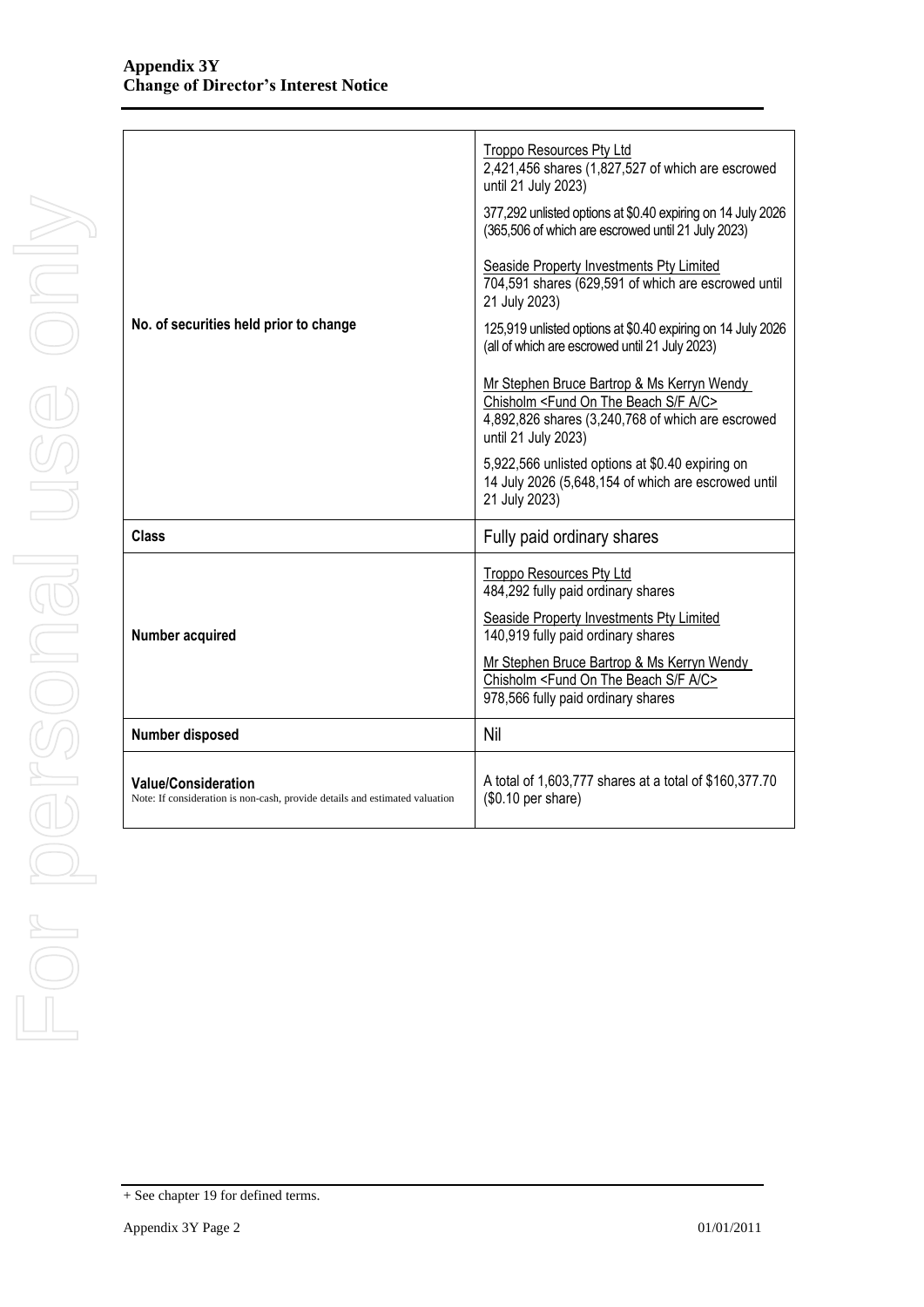| No. of securities held after change                                                                                                                                     | Troppo Resources Pty Ltd<br>2,905,748 shares (1,827,527 of which are escrowed<br>until 21 July 2023)<br>377,292 unlisted options at \$0.40 expiring on 14 July 2026<br>(365,506 of which are escrowed until 21 July 2023)<br><b>Seaside Property Investments Pty Limited</b><br>845,510 shares (629,591 of which are escrowed until<br>21 July 2023)<br>125,919 unlisted options at \$0.40 expiring on 14 July 2026<br>(all of which are escrowed until 21 July 2023)<br>Mr Stephen Bruce Bartrop & Ms Kerryn Wendy<br>Chisholm <fund a="" beach="" c="" f="" on="" s="" the=""><br/>5,871,392 shares (3,240,768 of which are escrowed<br/>until 21 July 2023)<br/>5,922,566 unlisted options at \$0.40 expiring on 14 July</fund> |
|-------------------------------------------------------------------------------------------------------------------------------------------------------------------------|------------------------------------------------------------------------------------------------------------------------------------------------------------------------------------------------------------------------------------------------------------------------------------------------------------------------------------------------------------------------------------------------------------------------------------------------------------------------------------------------------------------------------------------------------------------------------------------------------------------------------------------------------------------------------------------------------------------------------------|
|                                                                                                                                                                         | 2026 (5,648,154 of which are escrowed until 21 July 2023)                                                                                                                                                                                                                                                                                                                                                                                                                                                                                                                                                                                                                                                                          |
| Nature of change<br>Example: on-market trade, off-market trade, exercise of options, issue of<br>securities under dividend reinvestment plan, participation in buy-back | Shares purchased in Entitlement Offer under<br>Prospectus dated 19 April 2022.                                                                                                                                                                                                                                                                                                                                                                                                                                                                                                                                                                                                                                                     |

Note: In the case of a company, interests which come within paragraph (ii) of the definition of "notifiable interest of a director" should be disclosed in this part.

| <b>Detail of contract</b>                                                                                                                                             | N/A |
|-----------------------------------------------------------------------------------------------------------------------------------------------------------------------|-----|
| <b>Nature of interest</b>                                                                                                                                             | N/A |
| Name of registered holder (if issued securities)                                                                                                                      | N/A |
| Date of change                                                                                                                                                        | N/A |
| No. and class of securities to which interest related prior to change<br>Note: Details are only required for a contract in relation to which the interest has changed | N/A |
| Interest acquired                                                                                                                                                     | N/A |
| Interest disposed                                                                                                                                                     | N/A |
| <b>Value/Consideration</b><br>Note: If consideration is non-cash, provide details and an estimated valuation                                                          | N/A |
| Interest after change                                                                                                                                                 | N/A |

| Were the interests in the securities or contracts detailed above traded during a +closed<br>period where prior written clearance was required? |     |
|------------------------------------------------------------------------------------------------------------------------------------------------|-----|
| If so, was prior written clearance provided to allow the trade to proceed during this period?                                                  |     |
| If prior written clearance was provided, on what date was this provided?                                                                       | N/A |

<sup>+</sup> See chapter 19 for defined terms.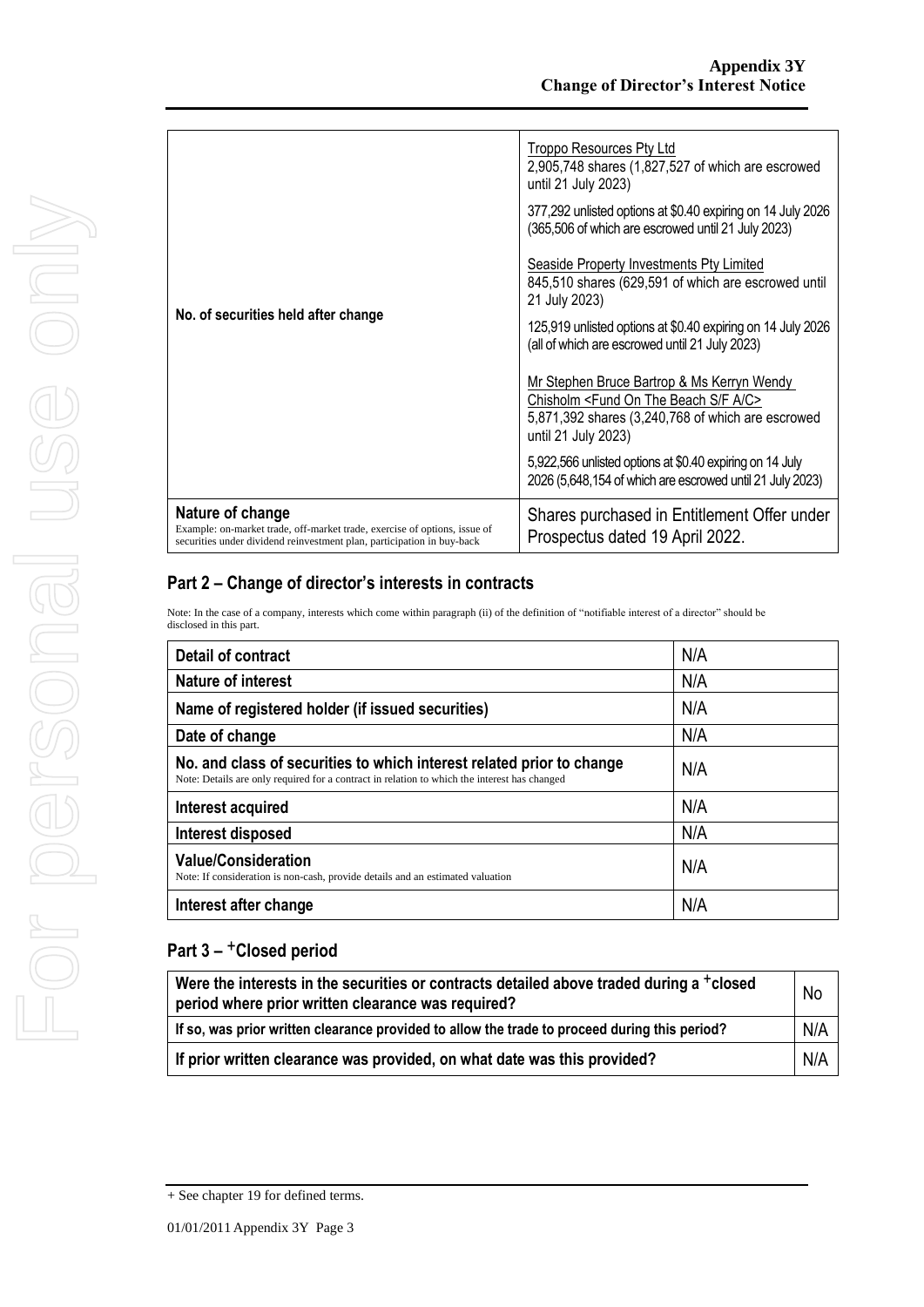*Rule 3.19A.2*

## **Change of Director's Interest Notice**

*Information or documents not available now must be given to ASX as soon as available. Information and documents given to ASX become ASX's property and may be made public.*

Introduced 30/09/01 Amended 01/01/11

| Name of entity | <b>R3D Resources Limited (ASX:R3D)</b> |
|----------------|----------------------------------------|
| <b>ABN</b>     | 53 111 398 040                         |

We (the entity) give ASX the following information under listing rule 3.19A.2 and as agent for the director for the purposes of section 205G of the Corporations Act.

| <b>Name of Director</b> | Michael Thirnbeck |
|-------------------------|-------------------|
| Date of last notice     | 21 July 2021      |

#### **Part 1 - Change of director's relevant interests in securities**

*In the case of a trust, this includes interests in the trust made available by the responsible entity of the trust*

Note: In the case of a company, interests which come within paragraph (i) of the definition of "notifiable interest of a director" should be disclosed in this part.

| Direct or indirect interest                                                                                                                   | Direct interest                                                                                                                                                                                            |  |
|-----------------------------------------------------------------------------------------------------------------------------------------------|------------------------------------------------------------------------------------------------------------------------------------------------------------------------------------------------------------|--|
| Nature of indirect interest (including registered holder)<br>Note: Provide details of the circumstances giving rise to the relevant interest. | N/A                                                                                                                                                                                                        |  |
| Date of change                                                                                                                                | 26 May 2022                                                                                                                                                                                                |  |
| No. of securities held prior to change                                                                                                        | 1,000,000 fully paid ordinary shares,<br>escrowed until 21 July 2023.<br>200,000 options with an exercise price of \$0.40,<br>expiring (if not exercised) on 14 July 2026,<br>escrowed until 21 July 2023. |  |
| Class                                                                                                                                         | Fully paid ordinary shares                                                                                                                                                                                 |  |
| Number acquired                                                                                                                               | 200,000                                                                                                                                                                                                    |  |
| Number disposed                                                                                                                               | N <sub>i</sub>                                                                                                                                                                                             |  |
| <b>Value/Consideration</b><br>Note: If consideration is non-cash, provide details and estimated valuation                                     | \$20,000 (\$0.10 per share)                                                                                                                                                                                |  |

<sup>+</sup> See chapter 19 for defined terms.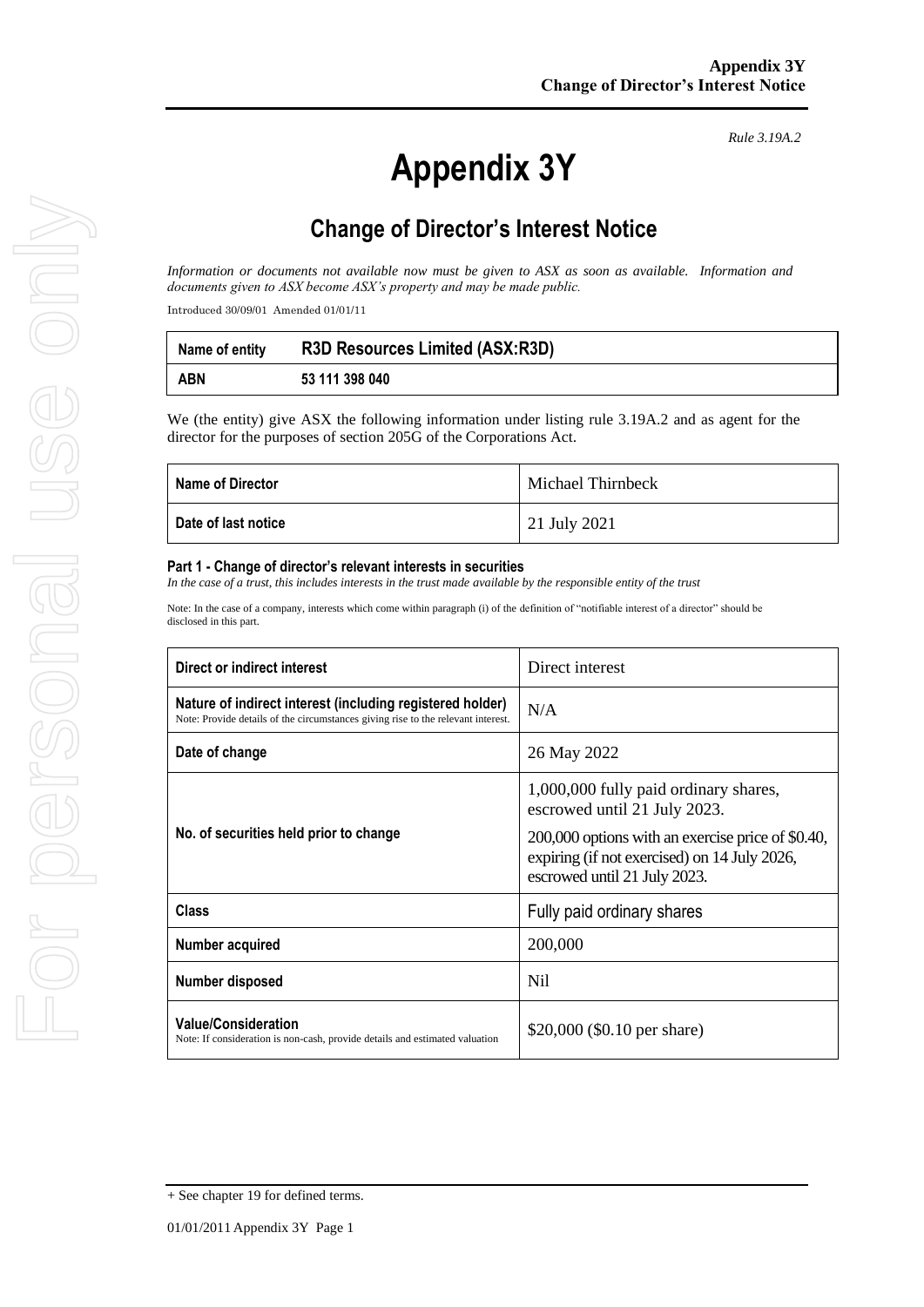|                                                                                                                                                                         | 1,200,000 fully paid ordinary shares<br>$(1,000,000)$ of which are escrowed until<br>21 July 2023).                                                                                                                                                              |
|-------------------------------------------------------------------------------------------------------------------------------------------------------------------------|------------------------------------------------------------------------------------------------------------------------------------------------------------------------------------------------------------------------------------------------------------------|
| No. of securities held after change                                                                                                                                     | 1,000,000 options with an exercise price of<br>\$0.40, expiring (if not exercised) on<br>14 July 2026, issued following shareholder<br>approval at 31 January 2022 Annual<br>General Meeting (666,667 not yet vested).<br>Refer ASX Appendix 3G of 1 March 2022. |
|                                                                                                                                                                         | 200,000 options with an exercise price of<br>\$0.40, expiring (if not exercised) on 14 July<br>2026, escrowed until 21 July 2023.                                                                                                                                |
| Nature of change<br>Example: on-market trade, off-market trade, exercise of options, issue of<br>securities under dividend reinvestment plan, participation in buy-back | Shares purchased in Entitlement Offer under<br>Prospectus dated 19 April 2022.                                                                                                                                                                                   |

Note: In the case of a company, interests which come within paragraph (ii) of the definition of "notifiable interest of a director" should be disclosed in this part.

| Detail of contract                                                                                                                                                    | N/A |
|-----------------------------------------------------------------------------------------------------------------------------------------------------------------------|-----|
| Nature of interest                                                                                                                                                    | N/A |
| Name of registered holder (if issued securities)                                                                                                                      | N/A |
| Date of change                                                                                                                                                        | N/A |
| No. and class of securities to which interest related prior to change<br>Note: Details are only required for a contract in relation to which the interest has changed | N/A |
| Interest acquired                                                                                                                                                     | N/A |
| Interest disposed                                                                                                                                                     | N/A |
| <b>Value/Consideration</b><br>Note: If consideration is non-cash, provide details and an estimated valuation                                                          | N/A |
| Interest after change                                                                                                                                                 | N/A |

| Were the interests in the securities or contracts detailed above traded<br>during a <sup>+</sup> closed period where prior written clearance was required? | No  |
|------------------------------------------------------------------------------------------------------------------------------------------------------------|-----|
| If so, was prior written clearance provided to allow the trade to proceed<br>during this period?                                                           | N/A |
| If prior written clearance was provided, on what date was this provided?                                                                                   | N/A |

<sup>+</sup> See chapter 19 for defined terms.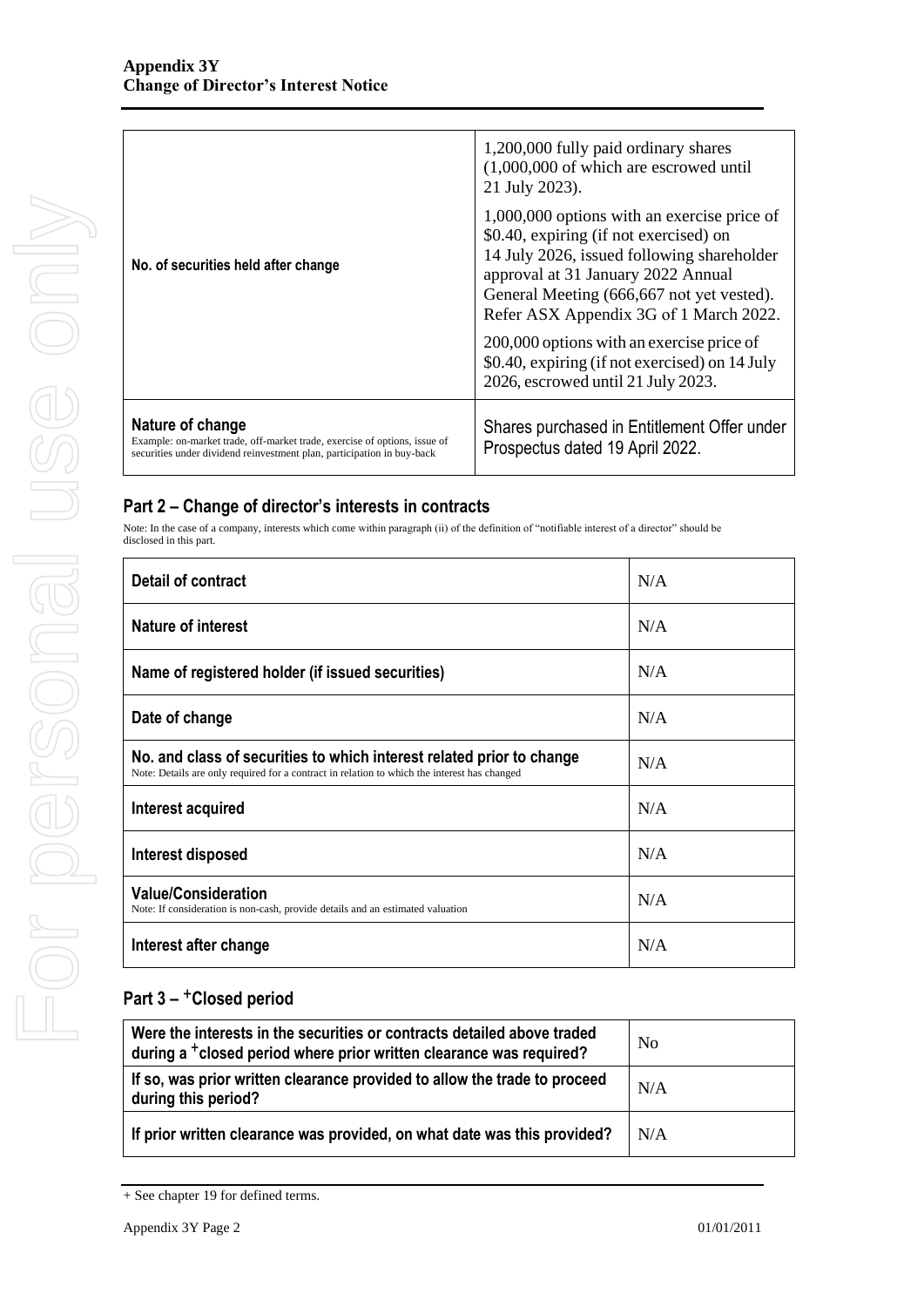*Rule 3.19A.2*

## **Change of Director's Interest Notice**

*Information or documents not available now must be given to ASX as soon as available. Information and documents given to ASX become ASX's property and may be made public.*

Introduced 30/09/01 Amended 01/01/11

| Name of entity | <b>R3D Resources Limited (ASX:R3D)</b> |
|----------------|----------------------------------------|
| <b>ABN</b>     | 53 111 398 040                         |

We (the entity) give ASX the following information under listing rule 3.19A.2 and as agent for the director for the purposes of section 205G of the Corporations Act.

| Name of Director      | <b>Robert Waring</b>          |
|-----------------------|-------------------------------|
| ∣ Date of last notice | 21 July 2021 (Appendix $3X$ ) |

#### **Part 1 - Change of director's relevant interests in securities**

*In the case of a trust, this includes interests in the trust made available by the responsible entity of the trust*

Note: In the case of a company, interests which come within paragraph (i) of the definition of "notifiable interest of a director" should be disclosed in this part.

| <b>Direct or indirect interest</b>                                                                                                            | Direct and indirect interests                                                                                         |
|-----------------------------------------------------------------------------------------------------------------------------------------------|-----------------------------------------------------------------------------------------------------------------------|
|                                                                                                                                               | Warinco Services Pty Limited<br>$\langle$ Waring Family Trust $>$                                                     |
|                                                                                                                                               | Robert Waring is a shareholder in Warinco<br>Services Pty Limited and is a beneficiary of<br>the trust.               |
|                                                                                                                                               | Warinco Services Pty Limited<br>$\leq$ Waring Super Fund A/C $>$                                                      |
| Nature of indirect interest (including registered holder)<br>Note: Provide details of the circumstances giving rise to the relevant interest. | Robert Waring is a shareholder in Warinco<br>Services Pty Limited and is a beneficiary of<br>the superannuation fund. |
|                                                                                                                                               | Mrs Nadia Waring                                                                                                      |
|                                                                                                                                               | Robert Waring is the husband of Nadia Waring.                                                                         |
|                                                                                                                                               | Oakhill Hamilton Pty Ltd                                                                                              |
|                                                                                                                                               | Robert Waring is a shareholder in and a<br>director of Oakhill Hamilton Pty Ltd.                                      |
| Date of change                                                                                                                                | 26 May 2022                                                                                                           |

<sup>+</sup> See chapter 19 for defined terms.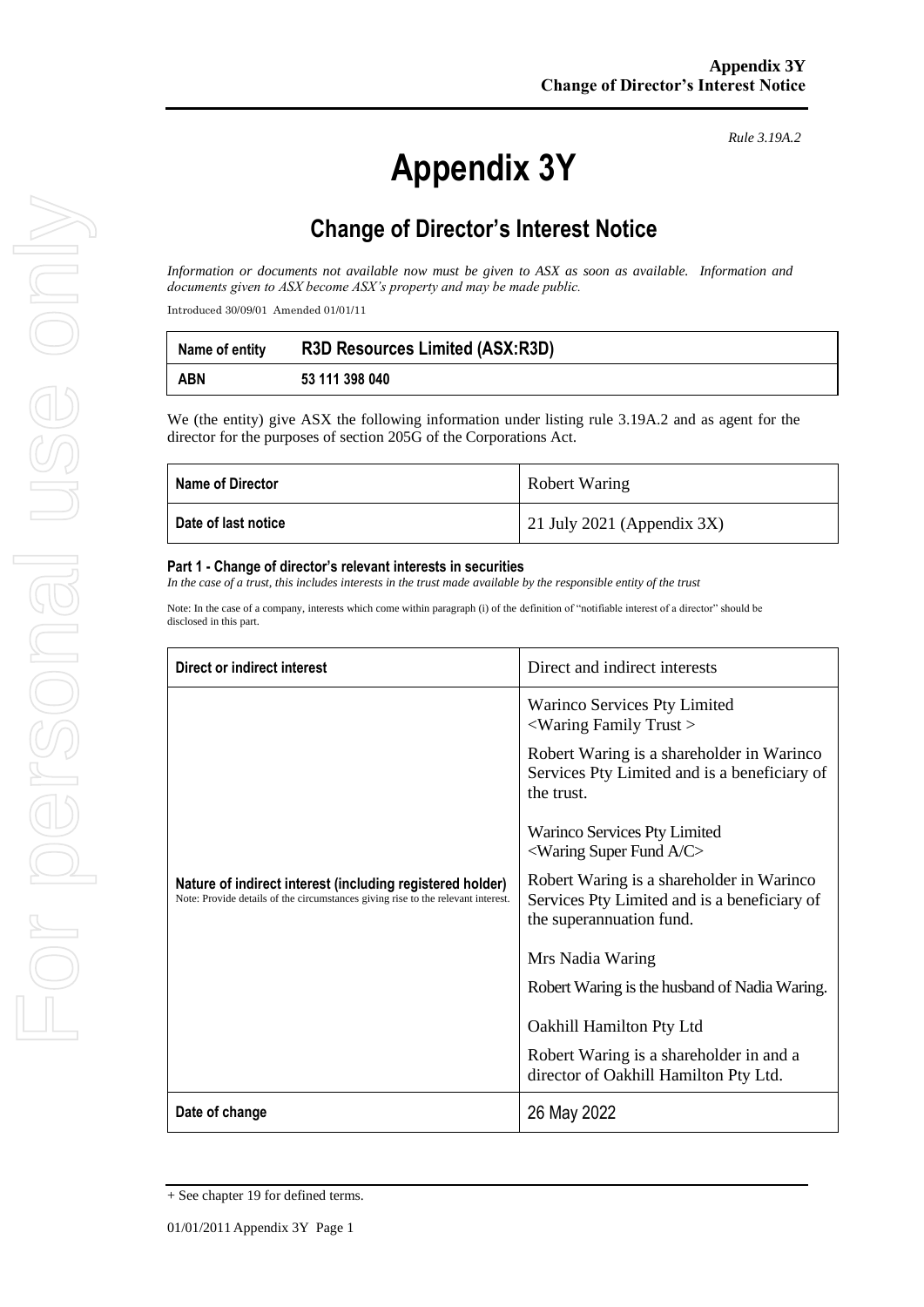|                                                                                                           | <b>Robert John Waring</b><br>10,000 shares (escrowed until 21 July 2023)                                                              |
|-----------------------------------------------------------------------------------------------------------|---------------------------------------------------------------------------------------------------------------------------------------|
|                                                                                                           | 502,000 unlisted options at \$0.40 expiring on<br>14 July 2026 (escrowed until 21 July 2023)                                          |
|                                                                                                           | Warinco Services Pty Limited<br>$\leq$ Waring Family Trust $\geq$<br>1,716,000 shares (1,483,515 escrowed until<br>21 July 2023)      |
|                                                                                                           | 343,200 unlisted options at \$0.40 expiring<br>on 14 July 2026 (296,703 escrowed until<br>21 July 2023)                               |
| No. of securities held prior to change                                                                    | <b>Warinco Services Pty Limited</b><br>$\leq$ Waring Super Fund A/C $\geq$<br>225,000 shares (202,500 escrowed until<br>21 July 2023) |
|                                                                                                           | 45,000 unlisted options at \$0.40 expiring on<br>14 July 2026 (40,500 escrowed until<br>21 July 2023)                                 |
|                                                                                                           | Mrs Nadia Waring<br>10,000 shares escrowed until 21 July 2023.                                                                        |
|                                                                                                           | 2,000 unlisted options at \$0.40 expiring on<br>14 July 2026 (all escrowed until 21 July 2023).                                       |
|                                                                                                           | <b>Oakhill Hamilton Pty Ltd</b><br>10,000 shares escrowed until 21 July 2023.                                                         |
|                                                                                                           | 2,000 unlisted options at \$0.40 expiring on<br>14 July 2026 (all escrowed until 21 July 2023).                                       |
| <b>Class</b>                                                                                              | Fully paid ordinary shares                                                                                                            |
|                                                                                                           | <b>Robert John Waring</b><br>3,000 fully paid ordinary shares                                                                         |
|                                                                                                           | Warinco Services Pty Limited<br>$\leq$ Waring Family Trust $\geq$<br>336,200 fully paid ordinary shares                               |
| Number acquired                                                                                           | <b>Warinco Services Pty Limited</b><br>$\leq$ Waring Super Fund A/C $\geq$<br>51,000 fully paid ordinary shares                       |
|                                                                                                           | <b>Mrs Nadia Waring</b><br>2,000 fully paid ordinary shares                                                                           |
|                                                                                                           | <b>Oakhill Hamilton Pty Ltd</b><br>2,000 fully paid ordinary shares                                                                   |
| Number disposed                                                                                           | N <sub>il</sub>                                                                                                                       |
| <b>Value/Consideration</b><br>Note: If consideration is non-cash, provide details and estimated valuation | A total of 394,200 shares at a total of<br>\$39,420 (\$0.10 per share)                                                                |

<sup>+</sup> See chapter 19 for defined terms.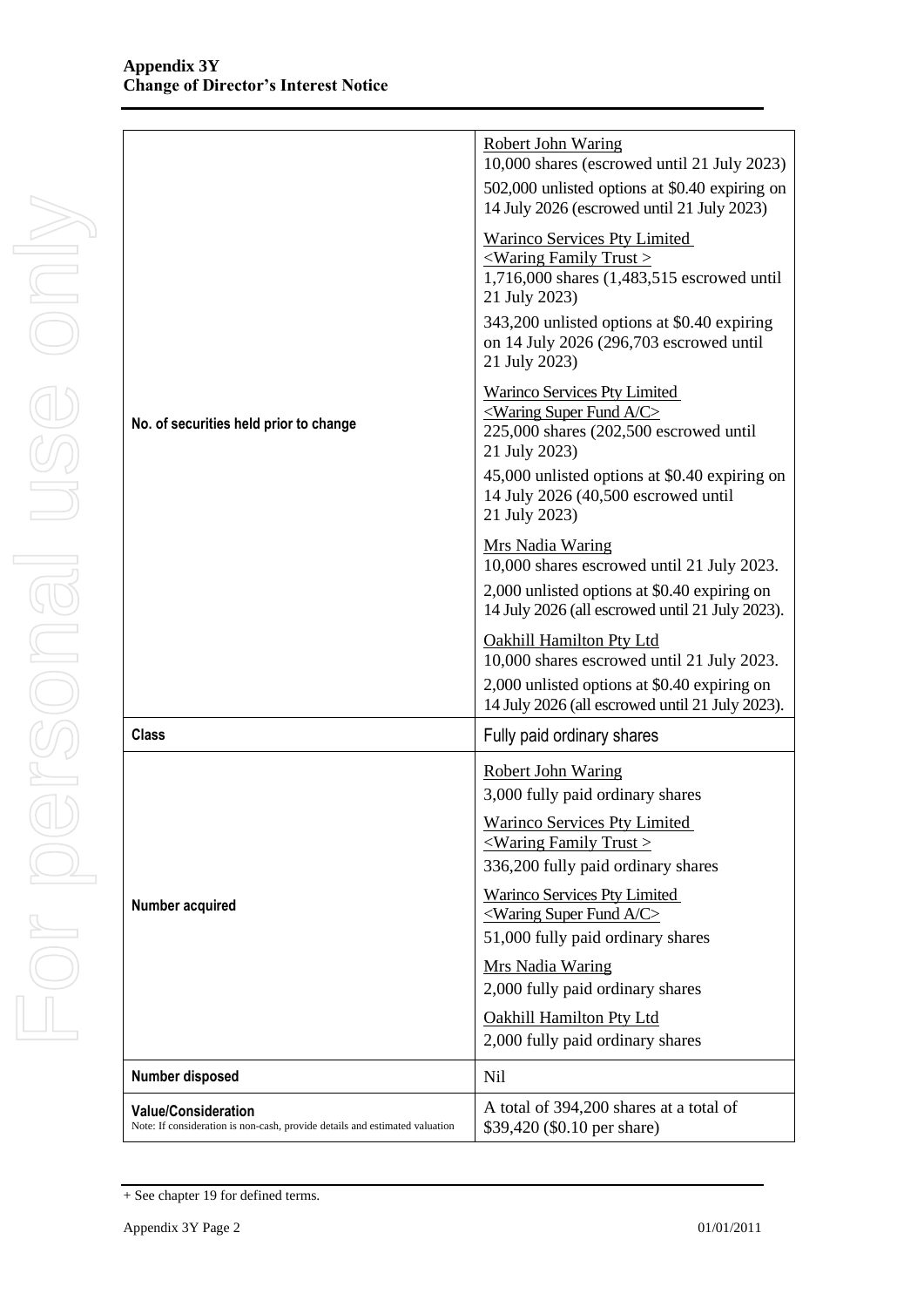|                                                                                                                                                                         | Robert John Waring<br>13,000 shares (escrowed until 21 July 2023)<br>502,000 unlisted options at \$0.40 expiring on<br>14 July 2026 (escrowed until 21 July 2023)                                                                                    |
|-------------------------------------------------------------------------------------------------------------------------------------------------------------------------|------------------------------------------------------------------------------------------------------------------------------------------------------------------------------------------------------------------------------------------------------|
|                                                                                                                                                                         | <b>Warinco Services Pty Limited</b><br><waring family="" trust=""><br/>2,052,200 shares (1,483,515 escrowed until 21 July 2023)<br/>343,200 unlisted options at \$0.40 expiring on<br/>14 July 2026 (296,703 escrowed until 21 July 2023)</waring>   |
| No. of securities held after change                                                                                                                                     | <b>Warinco Services Pty Limited</b><br><waring a="" c="" fund="" super=""><br/>276,000 shares (202,500 escrowed until 21 July 2023)<br/>45,000 unlisted options at \$0.40 expiring on<br/>14 July 2026 (40,500 escrowed until 21 July 2023)</waring> |
|                                                                                                                                                                         | <b>Mrs Nadia Waring</b><br>12,000 shares escrowed until 21 July 2023.<br>2,000 unlisted options at \$0.40 expiring on<br>14 July 2026 (all escrowed until 21 July 2023).                                                                             |
|                                                                                                                                                                         | <b>Oakhill Hamilton Pty Ltd</b><br>12,000 shares escrowed until 21 July 2023.<br>2,000 unlisted options at \$0.40 expiring on                                                                                                                        |
|                                                                                                                                                                         | 14 July 2026 (all escrowed until 21 July 2023).                                                                                                                                                                                                      |
| Nature of change<br>Example: on-market trade, off-market trade, exercise of options, issue of<br>securities under dividend reinvestment plan, participation in buy-back | Shares purchased in Entitlement Offer under<br>Prospectus dated 19 April 2022.                                                                                                                                                                       |

Note: In the case of a company, interests which come within paragraph (ii) of the definition of "notifiable interest of a director" should be disclosed in this part.

| <b>Detail of contract</b>                                                                                                                                             | N/A |
|-----------------------------------------------------------------------------------------------------------------------------------------------------------------------|-----|
| <b>Nature of interest</b>                                                                                                                                             | N/A |
| Name of registered holder (if issued securities)                                                                                                                      | N/A |
| Date of change                                                                                                                                                        | N/A |
| No. and class of securities to which interest related prior to change<br>Note: Details are only required for a contract in relation to which the interest has changed | N/A |
| Interest acquired                                                                                                                                                     | N/A |
| Interest disposed                                                                                                                                                     | N/A |
| <b>Value/Consideration</b><br>Note: If consideration is non-cash, provide details and an estimated valuation                                                          | N/A |
| Interest after change                                                                                                                                                 | N/A |

| Were the interests in the securities or contracts detailed above traded during a +closed<br>period where prior written clearance was required? | N <sub>o</sub> |
|------------------------------------------------------------------------------------------------------------------------------------------------|----------------|
| If so, was prior written clearance provided to allow the trade to proceed during this period?                                                  | N/A            |
| If prior written clearance was provided, on what date was this provided?                                                                       | N/A            |

<sup>+</sup> See chapter 19 for defined terms.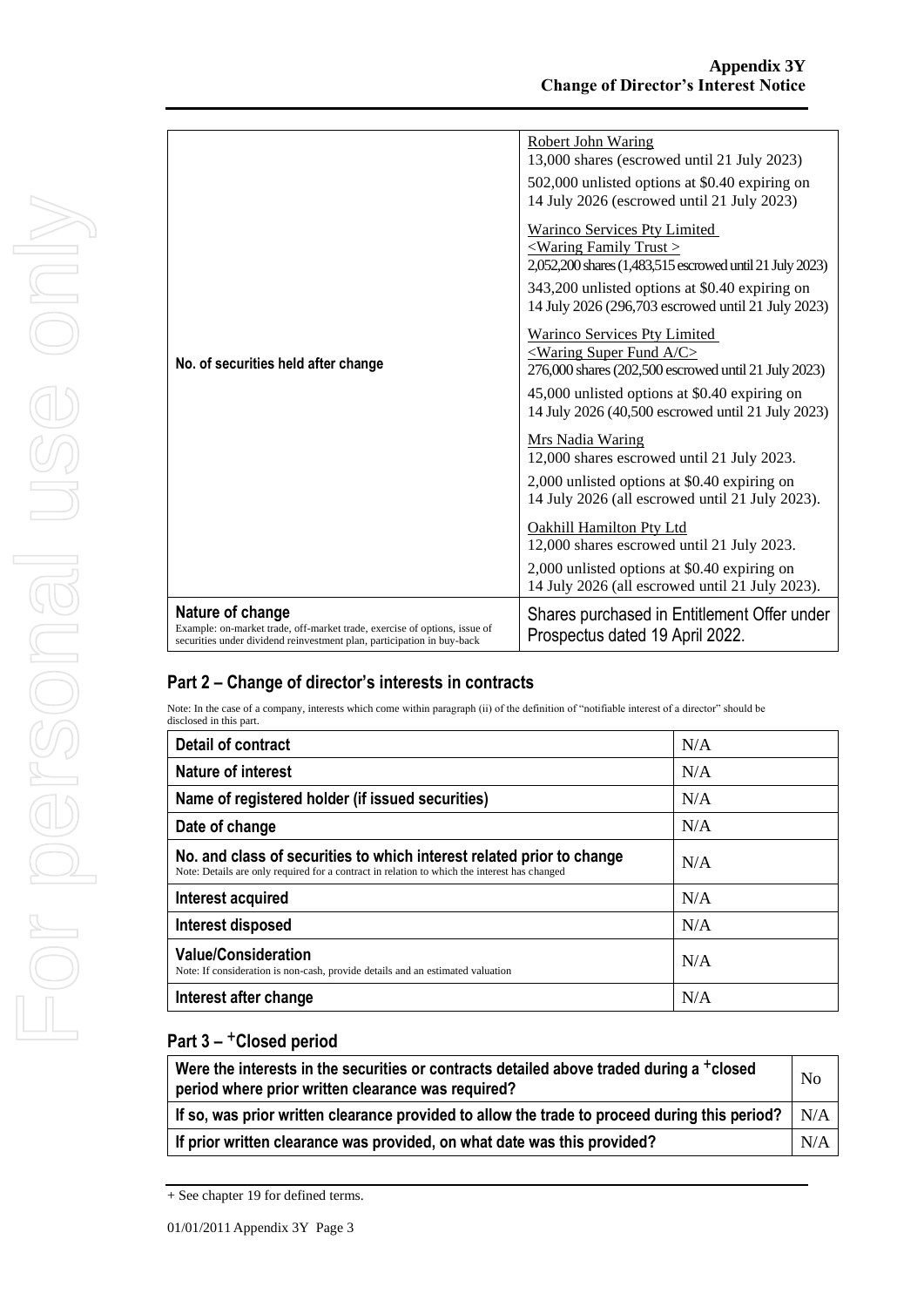*Rule 3.19A.2*

## **Change of Director's Interest Notice**

*Information or documents not available now must be given to ASX as soon as available. Information and documents given to ASX become ASX's property and may be made public.*

Introduced 30/09/01 Amended 01/01/11

| Name of entity | <b>R3D Resources Limited (ASX:R3D)</b> |
|----------------|----------------------------------------|
| <b>ABN</b>     | 53 111 398 040                         |

We (the entity) give ASX the following information under listing rule 3.19A.2 and as agent for the director for the purposes of section 205G of the Corporations Act.

| <b>Name of Director</b> | <b>Bruce Hills</b>            |
|-------------------------|-------------------------------|
| Date of last notice     | 21 July 2021 (Appendix $3X$ ) |

#### **Part 1 - Change of director's relevant interests in securities**

*In the case of a trust, this includes interests in the trust made available by the responsible entity of the trust*

Note: In the case of a company, interests which come within paragraph (i) of the definition of "notifiable interest of a director" should be disclosed in this part.

| Direct or indirect interest                                                                                                                   | Direct and indirect interests                                                                              |
|-----------------------------------------------------------------------------------------------------------------------------------------------|------------------------------------------------------------------------------------------------------------|
|                                                                                                                                               | Bruce Hills Pty Ltd<br>$\leq$ Bruce Hills Super Fund A/C $>$                                               |
| Nature of indirect interest (including registered holder)<br>Note: Provide details of the circumstances giving rise to the relevant interest. | Bruce Hills is a shareholder in Bruce Hills<br>Pty Ltd and is a beneficiary of the<br>superannuation fund. |
|                                                                                                                                               | Bruce Hills Pty Ltd<br>$\le$ Hills Calugay Family A/C $>$                                                  |
|                                                                                                                                               | Bruce Hills is a shareholder in Bruce Hills<br>Pty Ltd and is a beneficiary of the trust.                  |
| Date of change                                                                                                                                | 26 May 2022                                                                                                |

+ See chapter 19 for defined terms.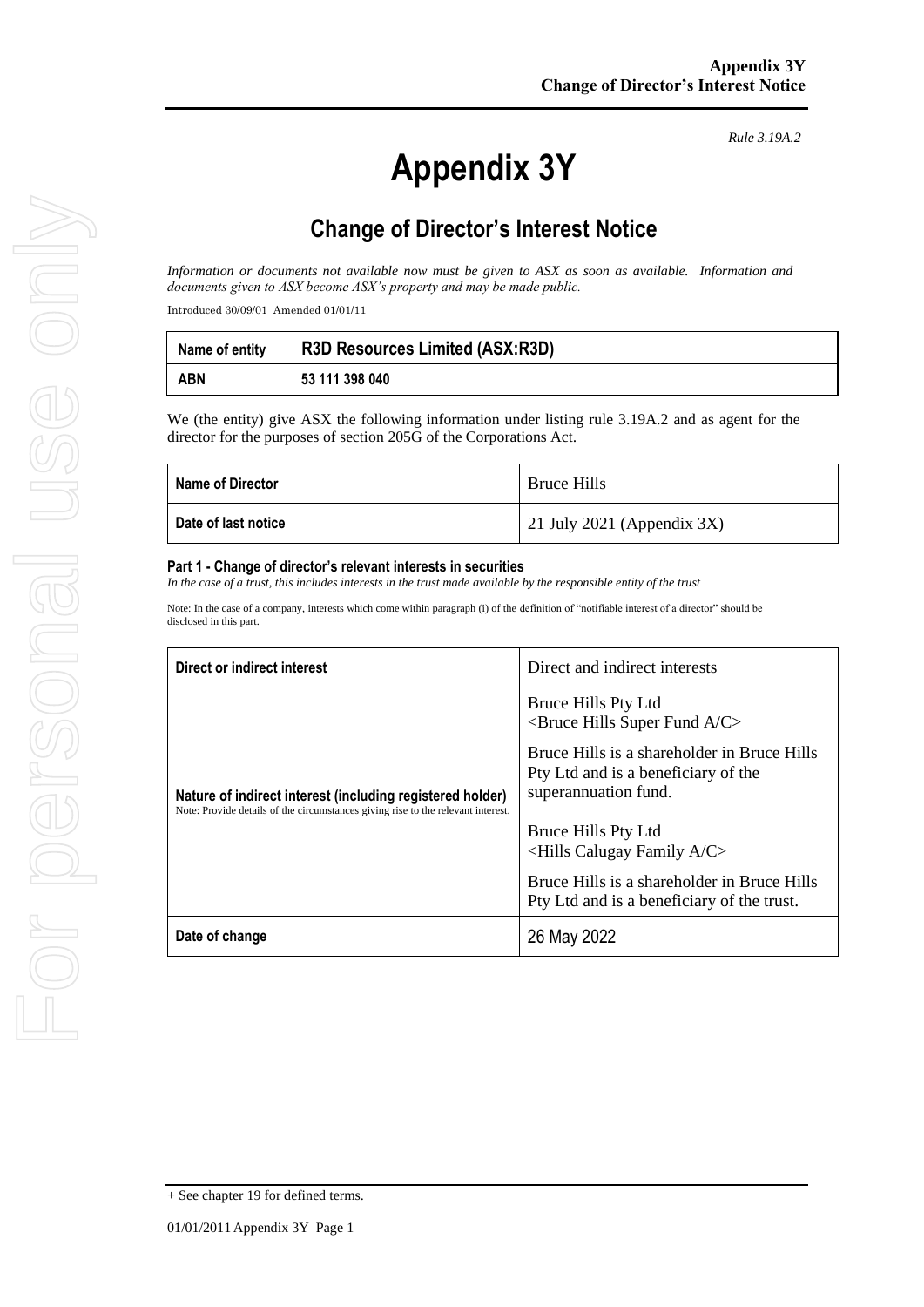|                                                                                                           | <b>Bruce Hills</b><br>2,532 shares (106 escrowed until 21 July 2023)<br>507 unlisted options at \$0.40 expiring on<br>14 July 2026 (22 escrowed until 21 July 2023)                                                                                                      |
|-----------------------------------------------------------------------------------------------------------|--------------------------------------------------------------------------------------------------------------------------------------------------------------------------------------------------------------------------------------------------------------------------|
| No. of securities held prior to change                                                                    | <b>Bruce Hills Pty Ltd</b><br><bruce a="" c="" fund="" hills="" super=""><br/>1,777,726 shares (1,646,653 escrowed until<br/>21 July 2023)<br/>1,355,546 unlisted options at \$0.40 expiring<br/>on 14 July 2026 (1,329,331 escrowed until<br/>21 July 2023)</bruce>     |
|                                                                                                           | <b>Bruce Hills Pty Ltd</b><br><hills a="" c="" calugay="" family=""><br/>948,771 shares (623,001 escrowed until<br/>21 July 2023)<br/>1,189,755 unlisted options at <math>\$0.40</math> expiring<br/>on 14 July 2026 (1,124,601 escrowed until<br/>21 July 2023)</hills> |
| <b>Class</b>                                                                                              | Fully paid ordinary shares                                                                                                                                                                                                                                               |
| Number acquired                                                                                           | <b>Bruce Hills</b><br>507 fully paid ordinary shares<br><b>Bruce Hills Pty Ltd</b><br><bruce a="" c="" fund="" hills="" super=""><br/>355,546 fully paid ordinary shares</bruce>                                                                                         |
|                                                                                                           | <b>Bruce Hills Pty Ltd</b><br><hills a="" c="" calugay="" family=""><br/>189,755 fully paid ordinary shares</hills>                                                                                                                                                      |
| Number disposed                                                                                           | Nil                                                                                                                                                                                                                                                                      |
| <b>Value/Consideration</b><br>Note: If consideration is non-cash, provide details and estimated valuation | A total of 545,808 shares at a total of<br>\$54,580.80 (\$0.10 per share)                                                                                                                                                                                                |

<sup>+</sup> See chapter 19 for defined terms.